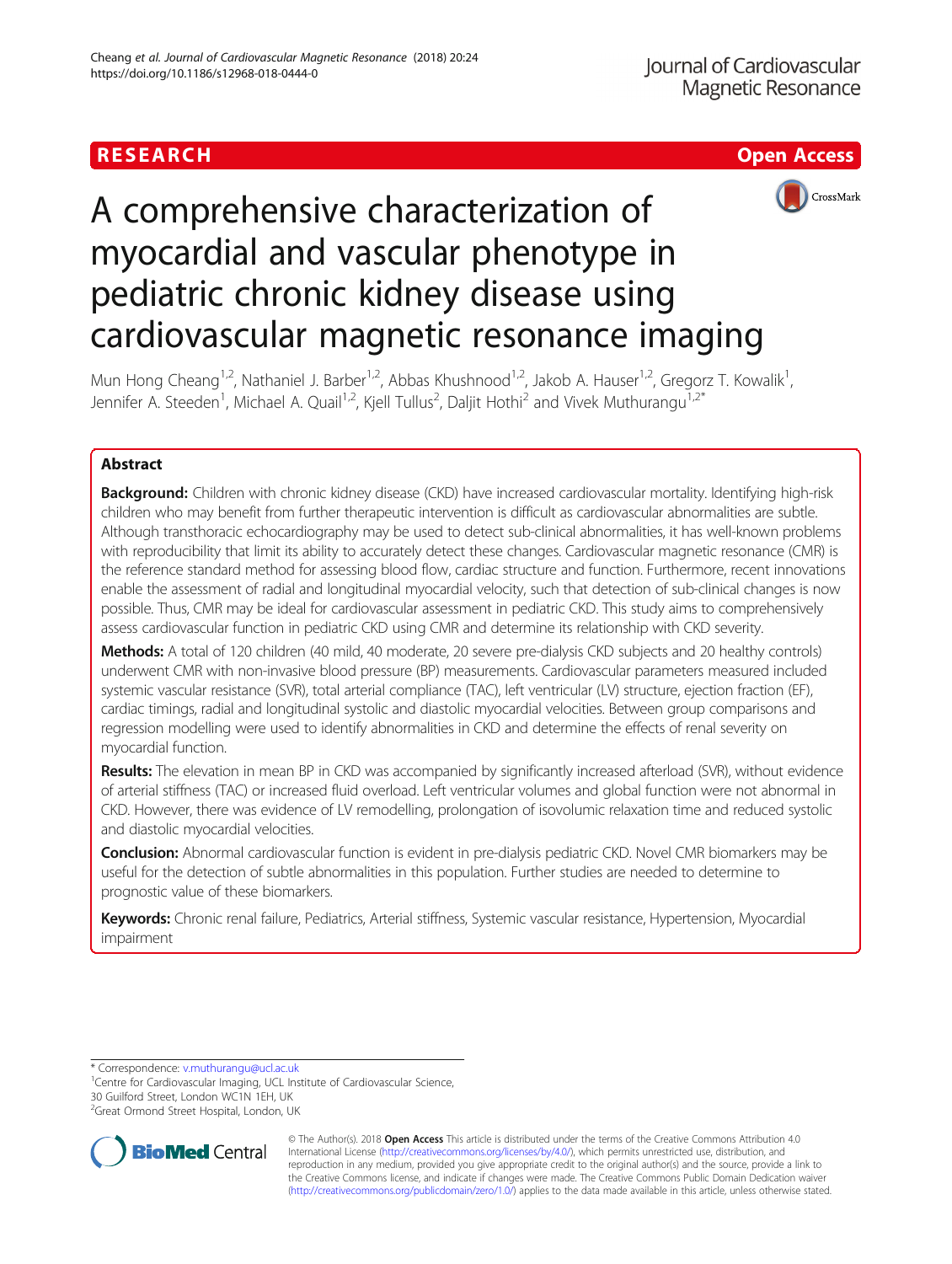# Background

Cardiovascular events are a leading cause of death in pediatric chronic kidney disease [[1\]](#page-9-0) (CKD). Twodimensional transthoracic echocardiography (TTE) is conventionally used to assess the heart in children with CKD. Several TTE markers have been used as indicators of increased risk including: left ventricular (LV) hypertrophy (LVH), LV dysfunction and abnormal myocardial strain [[2](#page-9-0)–[4](#page-9-0)]. However, TTE can be hampered by inaccurate measurement of volumes and mass [[5\]](#page-9-0), as well as operator dependence.

Cardiovascular magnetic resonance (CMR) cine imaging is the reference standard method of assessing LV volumes, ejection fraction (EF) and mass [[6\]](#page-9-0). Novel CMR including tissue phase mapping (TPM) to assess myocardial velocities [\[7\]](#page-9-0) and high temporal resolution phase contrast CMR (PCMR) to measure mitral inflow velocities and cardiac timing intervals are also now available. Furthermore, CMR can be used to characterize the vasculature by combining flow measurements with simultaneously acquired blood pressure (BP) [\[8](#page-9-0)]. Thus, CMR offers a comprehensive method of assessing myocardial and vascular phenotype in pediatric CKD.

The objectives of this study were to i) evaluate any differences in vascular and cardiac phenotype between healthy children and those with CKD, ii) determine the relationship between vascular and cardiac phenotype and any additional effect of CKD, iii) assess the relationship between markers of renal disease and cardiovascular phenotype.

# Methods

# Study population

The study population consisted of 120 children: 100 with confirmed CKD (stages 1–5) and 20 healthy volunteers. The CKD patients were divided into 3 groups based on CKD stage: Mild (CKD stage 1–2), Moderate (CKD stage 3) and Severe (CKD stage 4–5). The study was powered to detect differences in mean arterial BP (MBP) between the groups (including healthy controls). For between group comparisons, a sample size of 14 children per group provided 90% power ( $p < 0.05$ ) to detect a difference of 3 mmHg in MBP (assuming a normal MBP of 82 mmHg, and a variance of 40 mmHg  $[9]$  $[9]$ ). The group size was increased to 20 for redundancy. In addition, we increased the population size of the mild and moderate CKD groups to 40 children in order to improve our spread of estimated glomerular filtration rate (eGFR) data points for correlation analysis.

All patients were recruited from the CKD and hypertension clinics at Great Ormond Street Hospital, London. Healthy subjects were recruited by advertising within the hospital and a detailed history was taken from the parents to ensure there was no significant medical history. Exclusion criteria were: i) age < 7 or > 18 years, ii) congenital structural heart disease or primary myocardial disease, iii) primary renovascular disease, iv) active vasculitis v) cardiac arrhythmia, vi) medical devices precluding CMR, vii) history of current or previous renal replacement therapy and viii) acutely deteriorating renal function. This study was approved by UK national research ethics service (National Research Ethics Service Committee London, London Bridge, reference: 15/LO/ 0213). Informed parental consent and patient assent was obtained from all participants.

All CKD participants had blood and urine tests as part of their outpatient care including: haemoglobin (Hb), urea, creatinine, electrolytes, calcium, phosphate, intact parathyroid hormone level (PTH), and urine albumin to creatinine ratio measurements. The eGFR was estimated by modified Schwartz formula. Neither blood nor urine tests were performed for healthy controls.

#### Imaging protocol

Imaging was performed on a 1.5 T CMR system (Avanto; Siemens Healthineers, Erlangen, Germany) with vector cardiographic gating. All CMR images were processed using in-house plug-ins developed for open-source DICOM software OsiriX [\[10](#page-9-0)] (Osirix Foundation, Geneva, Switzerland). All images were analyzed by the same individual, who is a CMR trained cardiologist (MC) with 5 years of CMR experience. No gadolinium- contrast was given.

# Left ventricular volumes and mass

LV volumes were assessed using short axis multi-slice free-breathing real-time radial k-t SENSE balanced steady state free precision sequence sequence [[11](#page-9-0)]. Scan parameters - FOV:  $\approx 350$  mm, matrix:  $128 \times 128$ , voxel size: ≈2.7 × 2.7 × 8 mm, TE/TR: ≈1.1/ ≈2.2 msec, Flip angle: 40°, acceleration factor: 8, temporal resolution: ≈36 msec. LV endocardial borders were manually traced at end-diastole and end-systole to evaluate end-diastolic volume (EDV) and end-systolic volume (ESV). Stroke volume (SV) was obtained by subtracting ESV from EDV. All ventricular volumes were indexed to body surface area (BSA). LV EF was assessed  $SV/LVEDV$ ) × 100.

Epicardial LV borders were manually traced in enddiastole and combined with endocardial borders to obtain LV mass (LVM). The effect of body size on LV mass was controlled by both indexing to height to the power of 2.7 (LVMht $^{2.7}$ ) [\[12\]](#page-9-0) and dividing LVM by EDV to calculate mass volume ratio (MVR) [\[13](#page-9-0)].

The right atrial and left atrial areas were measured in diastole from 4-chamber view (using the same sequence) and indexed to BSA.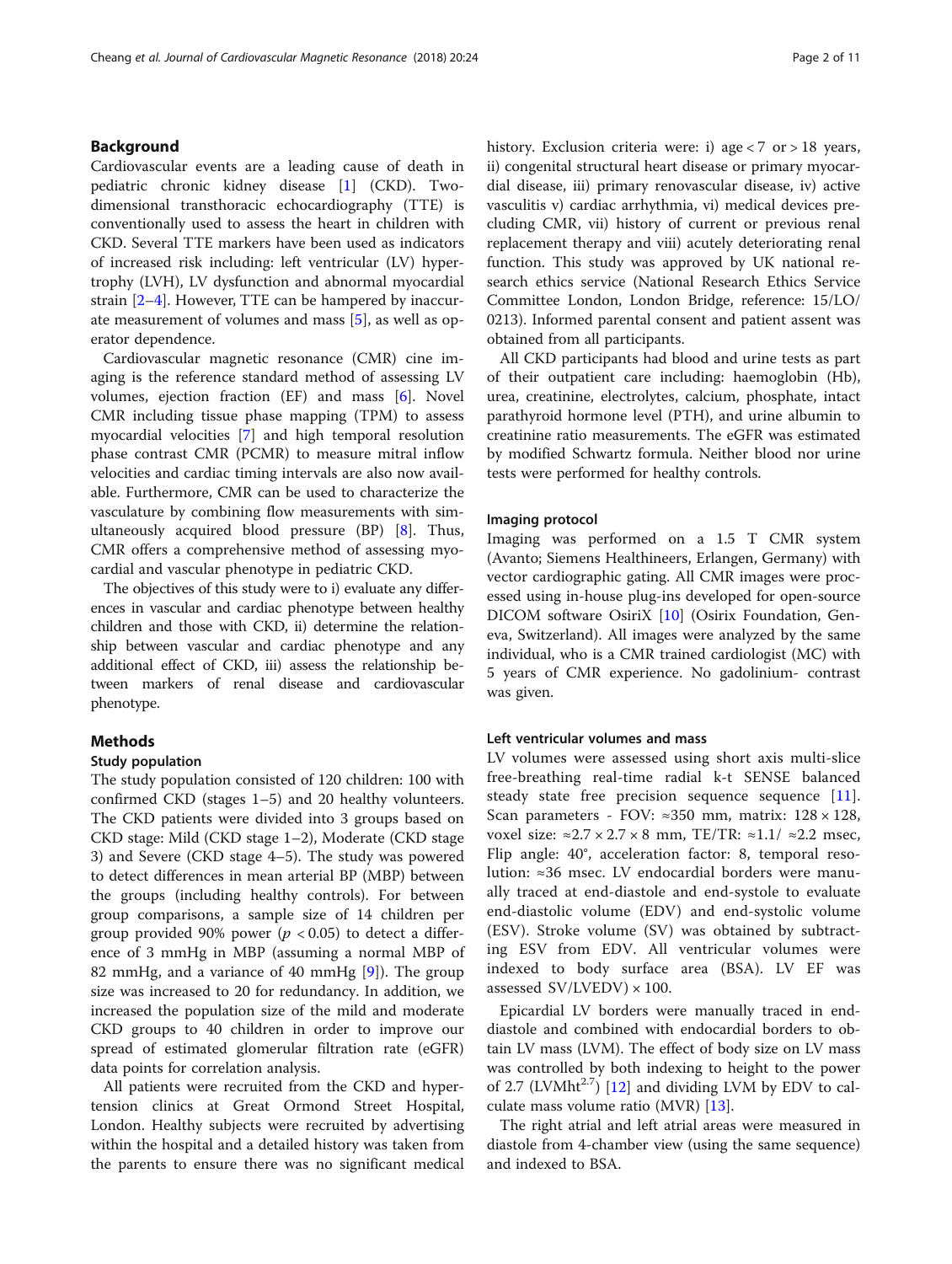# Cardiac timing and inflow velocities

LV outflow tract and mitral inflow velocities were assessed with a free-breathing high temporal resolution real-time UNFOLD-SENSE spiral PCMR sequence. This sequence has previously been validated against Doppler echocardi-ography [[14](#page-9-0)]. Scan parameters - FOV:  $\approx$ 450 mm, matrix: 128 × 128, voxel size: ≈3.5 × 3.5 × 7 mm, TE/TR: ≈1.97/ ≈7.41 msec, flip angle: 20°, VENC: 150 m/s, acceleration factor: 10, temporal resolution:  $\approx$  15 ms. The imaging plane was positioned so that both the mitral inflow and LV outflow tract were imaged in the short axis.

The mitral valve orifice and LV outflow tract were manually segmented from the resultant inflow and outflow curves to obtain the isovolumic relaxation time (IRT), isovolumic contraction time (ICT) and ejection time (ET) as previously described [\[14\]](#page-9-0). Myocardial performance index (Tei) was calculated as the sum of ICT and IRT divided by ET. Peak early (E) and atrial (A) diastolic velocities were measured from the inflow curves.

# Myocardial velocities

LV myocardial velocities was measured using a free breathing self-navigated golden-angle spiral TPM sequence planned in the mid LV short axis view [\[7](#page-9-0), [15](#page-9-0)]. Scan parameters - FOV:  $\approx 400$  mm, matrix: 192 × 192, voxel size:  $\approx$ 2.1 × 2.1 × 8 mm, TE/TR:  $\approx$ 3.51/  $\approx$ 11.7 msec, flip angle: 15°, respiratory navigation efficiency: 30%, scan time: ≈7- 8 min, temporal resolution: ≈23 msec.

All TPM indices were measured from a mid LV short axis slice. Each acquisition produces a magnitude image and 3 phase images (in the x-, y- and z- direction). The epi- and endocardial borders were manually segmented on the magnitude image for all frames and regions of interest were transferred to the accompanying phase images. From these masked phase images, radial velocity was calculated by transforming the x and y-direction velocities to an internal polar coordinate system using the LV center of mass as a reference point [[7](#page-9-0), [15](#page-9-0)]. The longitudinal velocity was taken as the z-direction velocity. Global radial and longitudinal LV velocities were calculated by averaging velocities across the segmented LV slice for a given direction. The magnitude of the peak systolic (S′), early diastolic (E') and late diastolic (A') velocities were measured from the velocity-time curves. E'/ A' ratio was the ratio of longitudinal E' over longitudinal A' velocity. The longitudinal E/E' ratio was obtained by dividing the mitral E wave velocity by longitudinal peak early diastolic velocity.

# Aortic flow

Aortic flow assessment was performed using a breath held retrospectively-gated, spiral SENSE PCMR just above the sinotubular junction  $[16]$ . Scan parameters -FOV: ≈400 mm, matrix:  $256 \times 256$ , voxel size: ≈1.6 ×

 $1.6 \times 5$  mm, TE/TR: ≈2.1/≈8.0 msec, flip angle: 25°, acceleration factor: 3, breath hold time: 4-8 s, temporal resolution: ≈32.0 msec.

The aorta was segmented using a semi-automatic vessel edge detection algorithm with manual operator correction. The SV was derived from the flow curve and multiplied by heart rate to calculate cardiac output (CO). The maximum (AoMax) and minimum (AoMin) cross-sectional areas of the ascending aorta over the cardiac cycle were also recorded.

#### Blood pressure measurement

Brachial systolic, diastolic and mean arterial BPs (SBP, DBP, MBP) were measured using a CMR compatible oscillometric sphygmomanometer (Datex Ohmeda; General Electric Healthcare, Boston, Massachusetts, USA) during CMR image acquisition. This enabled optimum combination of BP and flow data for calculation of vascular indices. All BP measurements were acquired with an appropriate sized arm cuff after the subject had been lying in the scanner for at least 10 min. Pulse pressure (PP) was the difference between SBP and DBP.

#### Measures of vascular characteristics

Total systemic vascular resistance (SVR) was calculated by dividing MBP by cardiac output (CO) [\[8](#page-9-0)]. Total arterial compliance (TAC) was calculated using a two-element windkessel model described previously [\[8\]](#page-9-0). Briefly, aortic flow curves were inputted into the model with measured SVR. The compliance was tuned so that pulse pressure generated by the model equaled measured pulse pressure. Ascending aortic strain (AoS) was calculated as (AoMax – AoMin)/AoMin (expressed as a percentage). Local arterial stiffness was assessed by calculating ascending aortic compliance  $(AoC) = AoS/pulse pressure [17]$  $(AoC) = AoS/pulse pressure [17]$ .

#### **Statistics**

Statistical analyses were performed using Stata 13 (Stata-Corp, College Station, Texas, USA). Data were examined for normality using Shapiro-Wilk test and non-normally distributed data was transformed using a zero-skewness log transform prior to analysis. Descriptive statistics were expressed as mean (± standard deviation) or geometric mean (± geometric standard deviation) if data was log transformed. Between CKD group differences in vascular and cardiac phenotype were assessed using analysis of variance (ANOVA) (objective 1). Levene's test was used to assess for homogeneity of variances across the groups and Welch's correction was applied for non-homogeneous variance. Six groups of statistical tests comparing healthy controls to patients were performed in the following domains - baseline characteristics, blood pressure, vascular phenotype, global cardiac structure and function, cardiac timings and mitral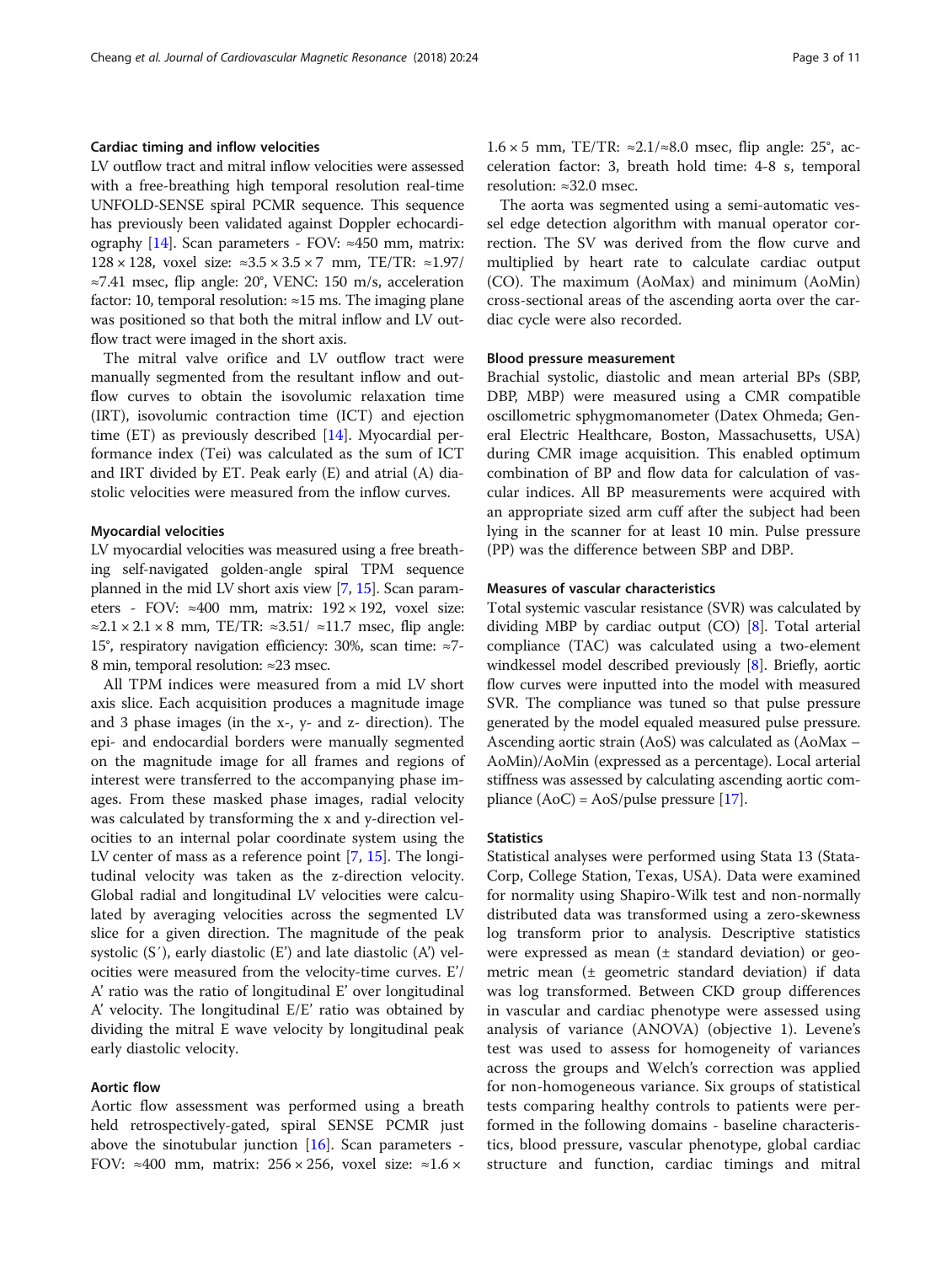velocities, and tissue phase mapping. Each group of tests was considered a single family of statistical inferences and the family-wise error rate was controlled using Bonferroni correction. The corresponding corrected critical p-values are listed in the respective tables. Post-hoc pairwise comparison was performed on parameters significantly different on ANOVA testing. The Bonferroni method was used to adjust for potential Type 1 errors in the pairwise comparisons. Spearman's correlation coefficient (rho) was used to determine the relationship between specific vascular and cardiac phenotypic markers (objective 2) that were significant on ANOVA testing. Multi-variable ANOVA models were also constructed to examine the independent effect of CKD group. Spearman's correlation coefficient was also used to determine the relationship between markers of renal disease severity - eGFR, hemoglobin (Hb) and PTH and significant abnormal cardiac and vascular indices - MVR, IRT, S ′, E', MBP, SVR (objective 3). Multi-variable linear regression was used to determine the independent effect of renal severity on cardiac markers by controlling for vascular phenotype. Only patients with recent blood tests were included into models involving blood indices. A  $p$  value < 0.05 was considered statistically significant, except where Bonferroni correction was applied as indicated. Indices not statistically different to healthy subjects have been described as 'normal'.

# Results

# **Demographics**

The CKD cohort ( $n = 100$ ) consisted of 40 children with mild CKD (stage 1-2: eGFR  $78.6 \pm 8.8$  ml/min/1.73 m<sup>2</sup>), 40 children with moderate CKD (stage 3: eGFR  $48.3 \pm$ 8.4 ml/min/1.73  $m<sup>2</sup>$ ) and 20 children with severe CKD (eGFR  $19.2 \pm 6.5$  ml/min/1.73 m<sup>2</sup>). Twenty-five (25%) children (mild CKD: 10, moderate CKD: 9; severe CKD: 6) had a prior diagnosis of hypertension and were on treatment (Table 1). The two most common causes of CKD were congenital abnormalities of the kidney and urinary tract ( $n = 60, 60\%$ ) and renal dysplasia ( $n =$ 11, 11%). All other causes represented < 10% of the population. Eight CKD children had undergone a previous nephrectomy. No children had previously received or were currently receiving renal replacement therapy as per exclusion criteria. None of the healthy subjects ( $n = 20$ ) had any significant past medical history nor were they taking any medications. There were no differences in age, BSA or sex distribution between groups (Table 1). As expected, markers of renal function (urea, creatinine, eGFR and urine albumin/creatinine ratio) were worse in the latter CKD stages, with the most abnormal results observed in

Table 1 Demographics and Baseline Characteristics of study population

|                                                                | <b>Healthy Controls</b><br>$(n = 20)$ | Mild CKD<br>$(n = 40)$ | Moderate CKD<br>$(n = 40)$ | Severe CKD<br>$(n = 20)$ | $P$ -value             |
|----------------------------------------------------------------|---------------------------------------|------------------------|----------------------------|--------------------------|------------------------|
| Age (years) <sup>a</sup>                                       | $12 \pm 1.3$                          | $11 \pm 1.3$           | $12 \pm 1.3$               | $13 \pm 1.3$             | 0.12                   |
| Sex (% male)                                                   | 40%                                   | 38%                    | 23%                        | 45%                      | 0.42                   |
| Height (cm)                                                    | $162 \pm 18$                          | $150 \pm 17$           | $152 \pm 18$               | $151 \pm 18$             | 0.075                  |
| Weight (kg) <sup>a</sup>                                       | $53 \pm 1.4$                          | $43 \pm 1.5$           | $45 \pm 1.5$               | $44 \pm 1.4$             | 0.22                   |
| Body Mass Index (kg/m <sup>2</sup> ) <sup>a</sup>              | $20 \pm 1.1$                          | $19 \pm 1.2$           | $20 \pm 1.2$               | $20 \pm 1.1$             | 0.77                   |
| Body Surface Area (m <sup>2</sup> )                            | $1.6 \pm 0.32$                        | $1.4 \pm 0.33$         | $1.4 \pm 0.35$             | $1.4 \pm 0.3$            | 0.16                   |
| Hemoglobin (g/L)                                               |                                       | $132 \pm 13$           | $133 \pm 16$               | $128 \pm 11$             | 0.57                   |
| Urea (mmol/L)                                                  |                                       | $5.4 \pm 1.2$          | $8.6 \pm 2.5$              | $18.0 \pm 5.2$           | $< 0.001$ <sup>+</sup> |
| Creatinine (umol/L) <sup>a</sup>                               |                                       | $68 \pm 1.2$           | $117 \pm 1.2$              | $305 \pm 1.4$            | $< 0.001$ <sup>+</sup> |
| eGFR (ml/min/1.73 m <sup>2</sup> )                             |                                       | $79 \pm 8.8$           | $48 \pm 8.4$               | $19 \pm 6.5$             | < 0.001                |
| Calcium-Phosphate product (mmol <sup>2</sup> /L <sup>2</sup> ) |                                       | $3.4 \pm 0.45$         | $3.4 \pm 0.39$             | $3.5 \pm 0.56$           | 0.40                   |
| Intact parathyroid hormone (pmol/L) <sup>a</sup>               |                                       | $3.5 \pm 3.2$          | $3.7 \pm 2.4$              | $8.5 \pm 2.4$            | 0.011                  |
| Urine Albumin/ Creatinine Ratio (mg/mmol) <sup>a</sup>         |                                       | $4.7 \pm 3.7$          | $22 \pm 6.2$               | $261 \pm 2.5$            | < 0.001                |
| Angiotensin converting enzyme inhibitor                        |                                       | 28%                    | 40%                        | 15%                      | 0.13                   |
| Calcium Channel Blocker                                        |                                       | 5%                     | 13%                        | 15%                      | 0.38                   |
| Beta-Blocker                                                   |                                       | 5%                     | 5%                         | 20%                      | 0.09                   |
| Aldosterone antagonist (Spironolactone)                        |                                       | 3%                     | 0%                         | 0%                       | 0.47                   |

Bonferroni correction applied- $p < 0.003$  is considered significant

Abbreviations: CKD chronic kidney disease, eGFR estimated globular filtration rate

<sup>a</sup>Logarithmic transformation was applied

† ANOVA Welch (W) test was used. 10% of CKD patients were on 2 or more anti-hypertensive agents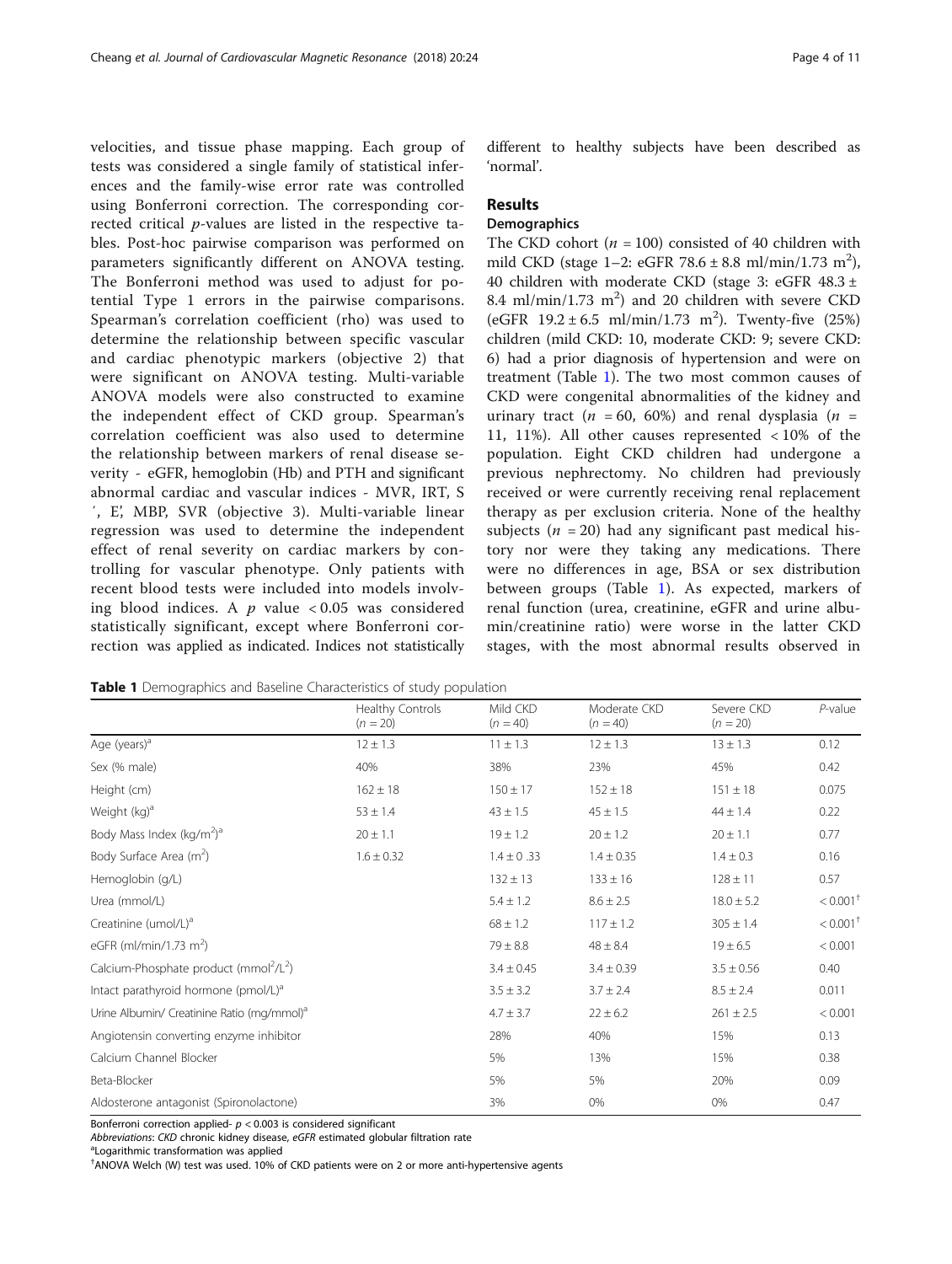the severe CKD group  $(p \lt 0.03)$ . The severe CKD group also had highest parathyroid hormone (PTH)  $(p = 0.01)$ . There was no difference in Hb between the groups ( $p = 0.57$ ). Outline of blood and urine tests results of study population can be seen in Additional file [1](#page-8-0): Table S1.

### Vascular characteristics

The DBP, DBP centile and MBP were significantly different between the groups ( $p < 0.001$ , Table 2) and were elevated in all CKD groups compared to controls ( $p <$ 0.05) on pairwise comparison. However, there were no significant differences between the CKD groups. There were also no group differences in SBP and PP ( $p \ge 0.13$ ), although there was a trend for SBP centile ( $p = 0.08$ ).

The SVR was also significantly different between the groups ( $p = 0.004$ , Table [3](#page-5-0)). On pairwise comparison, both moderate and severe CKD groups were elevated compared to controls ( $p \le 0.014$ ). However, there were no significant differences in SVR between the CKD groups. Importantly, there were no group differences in TAC, local measures of ascending aorta stiffness (AoS and AoC) or cardiac output (Table [3\)](#page-5-0).

### Cardiac geometry and global function

There was a significant difference in MVR (a marker of LV remodeling) between the groups ( $p = 0.003$ , Table [4](#page-5-0)). On pairwise comparison, only the severe CKD group was significantly different from healthy subjects and all other CKD groups ( $p \le 0.034$ ).

The MVR correlated with all measures of BP (SBP: rho  $= 0.29$ ,  $p = 0.001$ ; MBP: rho  $= 0.26$ ,  $p = 0.004$ ; and DBP: rho = 0.19,  $p = 0.036$ ; Fig. [1\)](#page-6-0). When a model was created to study the combined effect of BP and CKD group on LV remodeling, both SBP (BP with highest univariate correlation) and CKD group were independent predictors of MVR ( $p = 0.009$ ,  $p = 0.008$  respectively).

The SVR correlated with MVR (rho =  $0.3, p < 0.001$ ), and remained an independent predictor of MVR ( $p < 0.001$ ) in

a model including CKD group ( $p = 0.01$ ). There was no correlation between MVR and TAC ( $p = 0.15$ ). Although  $LVMht<sup>2.7</sup>$  did appear higher in CKD, this did not reach statistical significance ( $p = 0.12$ , Table [4](#page-5-0)).

There were no differences in EDV, ESV, SV, EF, RAA or LAA between the groups (Table [4\)](#page-5-0).

#### Inflow velocities and cardiac timing intervals

The IRT (a marker of active myocardial relaxation [\[18](#page-9-0)]) was different across groups ( $p < 0.001$ , Table [5\)](#page-6-0). On pairwise comparison, IRT was significantly elevated in moderate and severe CKD patients compared to controls  $(p \le 0.01)$ . In addition, IRT was higher in severe CKD than in mild CKD patients ( $p = 0.023$ ).

There was a significant association between IRT and MVR (rho =  $0.25$ ,  $p = 0.008$ ) as seen in Fig. [1](#page-6-0). However, both MVR and CKD group were independent predictors of IRT in a multi-variable model ( $p = 0.01$  and 0.007 respectively).

There were no differences in ICT, ET or Tei index between the groups. Peak transmitral E and A wave velocities and peak E/A ratio were also normal in CKD (Table [5\)](#page-6-0).

### Tissue phase mapping

Radial S′ velocity, a marker of systolic function, was significantly different between groups ( $p = 0.003$ , Table [6](#page-7-0)). Specifically, radial S′ was lower in moderate and severe CKD compared to controls ( $p \le 0.035$ ). There was no significant difference in longitudinal S′ between groups.

Radial S' negatively correlated with MBP (rho =  $-0.22$ ,  $p = 0.016$ , DBP (rho = -0.37,  $p < 0.0001$ –Fig. [2\)](#page-7-0) and SVR (rho =  $-0.22$ ,  $p = 0.014$ ), but not SBP ( $p = 0.52$ ). Longitudinal S′ did not significantly correlate with any blood pressures. A model created to study the effects of CKD and DBP (BP with highest univariate correlation) on radial systolic velocity demonstrated that DBP was an independent predictor of radial S'  $(p = 0.001)$  but CKD group was not significant ( $p = 0.16$ ). Radial S' also significantly correlated with LVEF (rho =  $0.24$ ,  $p = 0.009$ -

| <b>TWAIL &amp;</b> DIOOG pressure profile of staat population |                                |                        |                            |                          |                        |  |  |
|---------------------------------------------------------------|--------------------------------|------------------------|----------------------------|--------------------------|------------------------|--|--|
|                                                               | Healthy Controls<br>$(n = 20)$ | Mild CKD<br>$(n = 40)$ | Moderate CKD<br>$(n = 40)$ | Severe CKD<br>$(n = 20)$ | $P$ -value             |  |  |
| Systolic BP (mmhq) <sup>a</sup>                               | $109 + 1.1$                    | $113 + 1.1$            | $116 \pm 1.1$              | $116 \pm 1.1$            | 0.14                   |  |  |
| Systolic BP percentile <sup>a</sup>                           | $33 \pm 2.5$                   | $58 \pm 1.7$           | $61 \pm 1.8$               | $64 \pm 1.7$             | 0.08 <sup>†</sup>      |  |  |
| Diastolic BP (mmhq) <sup>a</sup>                              | $53 \pm 1.2$                   | $63 + 1.2$             | $65 \pm 1.2$               | $69 \pm 1.2$             | < 0.001                |  |  |
| Diastolic BP percentile <sup>a</sup>                          | $17 \pm 2.3$                   | $45 \pm 1.9$           | $48 \pm 1.8$               | $60 \pm 1.6$             | $< 0.001$ <sup>+</sup> |  |  |
| Mean BP (mmhg)                                                | $78 \pm 7.8$                   | $84 + 8.8$             | $87 \pm 9.9$               | $89 \pm 8.8$             | < 0.001                |  |  |
| Pulse Pressure (mmhg)                                         | $55 \pm 13$                    | $50 + 10$              | $51 \pm 9.5$               | $48 + 12$                | 0.13                   |  |  |
| Heart Rate (BPM) <sup>a</sup>                                 | $72 + 1.2$                     | $75 + 1.2$             | $72 + 1.2$                 | $74 + 1.2$               | 0.75                   |  |  |

**Table 2** Blood pressure profile of study population

Bonferroni correction applied- $p < 0.007$  is considered significant

Abbreviations: CKD chronic kidney disease, BP blood pressure, BPM beats per minute

<sup>a</sup> Logarithmic transformation was applied

† ANOVA Welch (W) test was used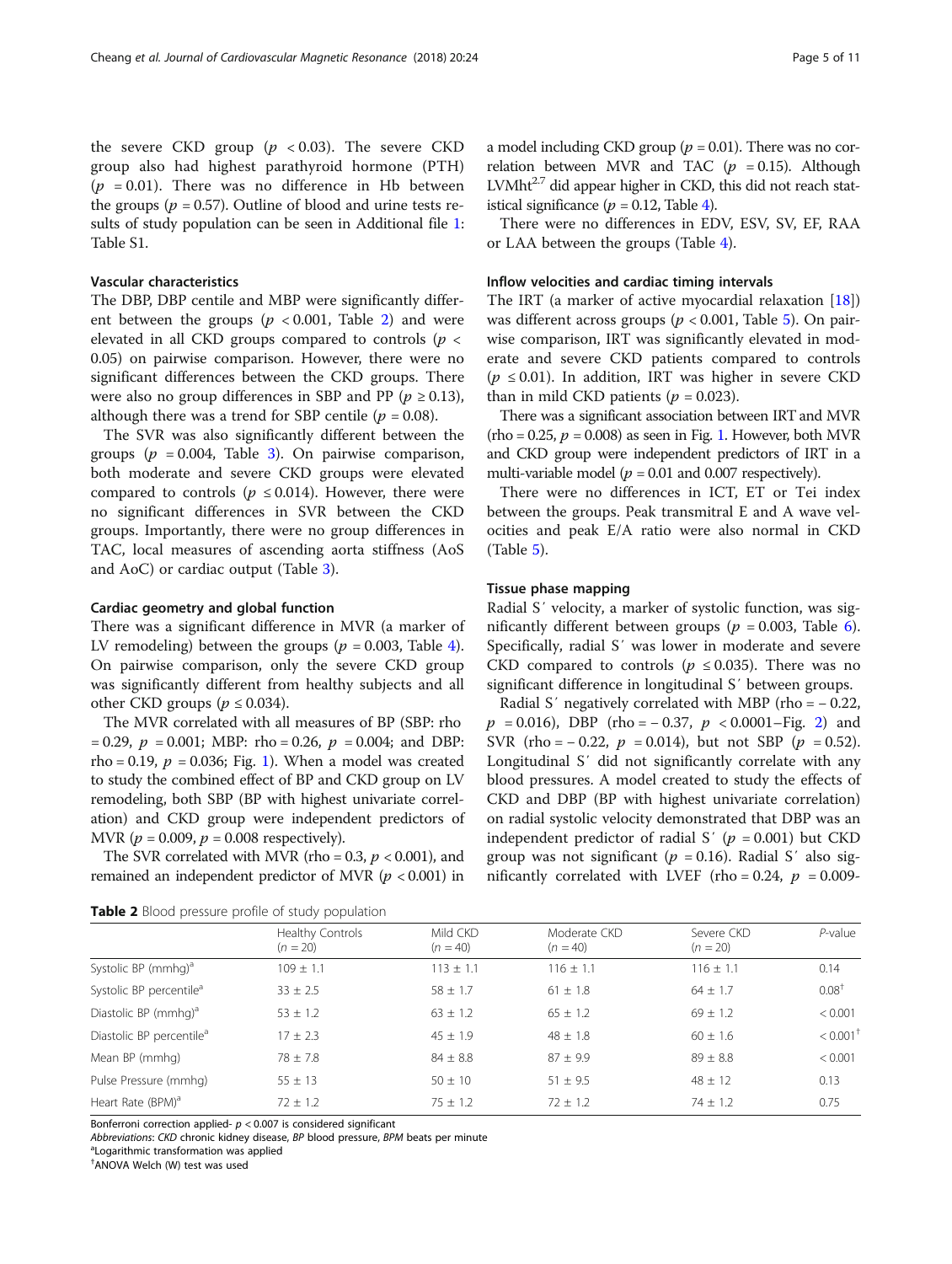|                                         | Healthy Controls<br>$(n = 20)$ | Mild CKD<br>$(n = 40)$ | Moderate CKD<br>$(n = 40)$ | Severe CKD<br>$(n = 20)$ | $P$ -value |
|-----------------------------------------|--------------------------------|------------------------|----------------------------|--------------------------|------------|
| SVR (WU.m <sup>2</sup> ) <sup>a</sup>   | $21 \pm 1.3$                   | $24 \pm 1.2$           | $26 + 1.2$                 | $26 \pm 1.2$             | 0.004      |
| TAC (ml/mmHg. $m^2.10^2$ ) <sup>a</sup> | $52 \pm 1.3$                   | $55 \pm 1.2$           | $54 \pm 1.3$               | $58 \pm 1.3$             | 0.56       |
| AoS $(%)a$                              | $46 + 1.5$                     | $52 + 1.6$             | $53 + 1.6$                 | $51 + 1.5$               | 0.74       |
| AoC $( %mmHg-1.102)a$                   | $86 \pm 1.6$                   | $108 \pm 1.6$          | $105 + 1.7$                | $111 + 1.7$              | 0.33       |
| $COa$ (l/min/m <sup>2</sup> )           | $3.6 \pm 1.2$                  | $3.5 + 1.2$            | $3.4 + 1.2$                | $3.4 \pm 1.2$            | 0.61       |

#### <span id="page-5-0"></span>Table 3 Vascular phenotype in CKD

Bonferroni correction applied- $p < 0.01$  is considered significant

Abbreviations: CKD chronic kidney disease, SVR systemic vascular resistance, TAC total arterial compliance. AoS ascending aortic strain, AoC ascending aortic compliance, CO cardiac output

<sup>a</sup> Logarithmic transformation was applied

Fig. [2\)](#page-7-0), but there was no association between LVEF and longitudinal S' ( $p = 0.24$ ).

Radial E' velocity, a marker of LV relaxation and stiffness, was significantly lower in all CKD groups compared to controls ( $p \le 0.005$ ) on pairwise comparison. However, there were no significant differences between the CKD groups. There were no significant group differences in longitudinal E' velocity in CKD (Table [6](#page-7-0)). Radial E' was negatively correlated with DBP (rho =  $-0.21$ ,  $p = 0.021$ ) and SVR (rho =  $-0.27$ ,  $p = 0.003$ ). Two separate models were created to separately study the effects of CKD and DBP or SVR on radial E'. Although CKD group and SVR were independent determinants of Radial E' ( $p < 0.003$ ) and 0.01, respectively), DBP was not a significant predictor ( $p = 0.19$ ).

In addition, radial and longitudinal E' correlated negatively with IRT (rho =  $-0.28$ ,  $p < 0.003$  & rho =  $-0.24$ ,  $p < 0.01$  respectively). Unlike IRT, neither was associated with MVR or LVMht<sup>2.7</sup> ( $p > 0.25$ ).

The E'/A' was different between groups ( $p = 0.003$ , Table [6](#page-7-0)), but was only significantly reduced in moderate CKD compared to controls and mild CKD ( $p \le 0.035$ ) on pairwise comparison. There were no group differences in radial and longitudinal A' velocities or E/E'.

Association between renal and cardiovascular biomarkers Worsening eGFR was associated with higher MBP  $(rho = -0.26, p = 0.04)$ , MVR  $(rho = -0.29, p = 0.02)$  and longer IRT (rho =  $-0.30$ ,  $p = 0.02$ ). On multi-variable regression, eGFR remained a significant determinant of MVR (β = -0.26,  $p = 0.035$ ) and IRT (β = -0.28,  $p =$ 0.043) after adjustment for MBP ( $p \ge 0.06$ ). In a model with IRT as dependant variable, eGFR trended towards significant ( $\beta$  = -0.25,  $p$  = 0.052) and MVR was significant  $(\beta = 0.27, p = 0.039).$ 

Reduced Hb was also associated with a reduced radial function (Rad S': rho = 0.35,  $p < 0.005$ , Rad E': rho = 0.35,  $p < 0.006$ ). These relationships remained significant after adjusting for the effect of afterload (MBP or SVR) in a multi-variable regression model (Rad S′ models: Hb  $p = 0.001$ , Rad E' models: Hb  $p = 0.001$ ). There were no other significant relationships between eGFR, PTH and Hb with other cardiovascular parameters.

|  |  | Table 4 Cardiac structure and global function in CKD |  |  |  |  |  |
|--|--|------------------------------------------------------|--|--|--|--|--|
|--|--|------------------------------------------------------|--|--|--|--|--|

|                                                         | $\tilde{}$                     |                        |                            |                          |            |
|---------------------------------------------------------|--------------------------------|------------------------|----------------------------|--------------------------|------------|
|                                                         | Healthy Controls<br>$(n = 20)$ | Mild CKD<br>$(n = 40)$ | Moderate CKD<br>$(n = 40)$ | Severe CKD<br>$(n = 20)$ | $P$ -value |
| LVEDV $(mI/m^2)$                                        | $74 \pm 11$                    | $68 \pm 9.1$           | $68 \pm 10$                | $65 \pm 9.7$             | 0.03       |
| LVESV $(mI/m2)a$                                        | $23 \pm 1.3$                   | $21 \pm 1.3$           | $20 \pm 1.3$               | $19 \pm 1.3$             | 0.13       |
| LVSV $(mI/m2)a$                                         | $50 \pm 1.1$                   | $46 \pm 1.1$           | $47 \pm 1.2$               | $46 \pm 1.2$             | 0.18       |
| EF (%)                                                  | $68 \pm 4.6$                   | $68 \pm 6.1$           | $69 \pm 6.7$               | $70 \pm 5.8$             | 0.72       |
| LVMht <sup>2.7</sup> (g/m <sup>2.7</sup> ) <sup>a</sup> | $21 \pm 1.2$                   | $21 \pm 1.3$           | $22 \pm 1.2$               | $25 \pm 1.2$             | 0.12       |
| MVR (g/ml)                                              | $0.7 \pm 0.1$                  | $0.72 \pm 0.16$        | $0.75 \pm 0.16$            | $0.87 \pm 0.17$          | 0.003      |
| RA Area ( $cm2/m2$ )                                    | $12 \pm 1.8$                   | $12 + 1.9$             | $11 \pm 2.5$               | $11 \pm 2$               | 0.69       |
| LA Area $\text{(cm}^2\text{/m}^2\text{)}^{\text{a}}$    | $12 \pm 1.3$                   | $12 \pm 1.2$           | $11 \pm 1.2$               | $11 \pm 1.2$             | 0.38       |

Bonferroni correction applied- $p < 0.006$  is considered significant

Abbreviations: CKD chronic kidney disease, LVEDV left ventricular end-diastolic volume, LVESV left ventricular end-systolic volume, LVSV left ventricular stroke volume, EF ejection fraction, LVMht(2.7) left ventricular mass indexed to height to the power of 2.7, MVR left ventricular mass to volume ratio

Logarithmic transformation was applied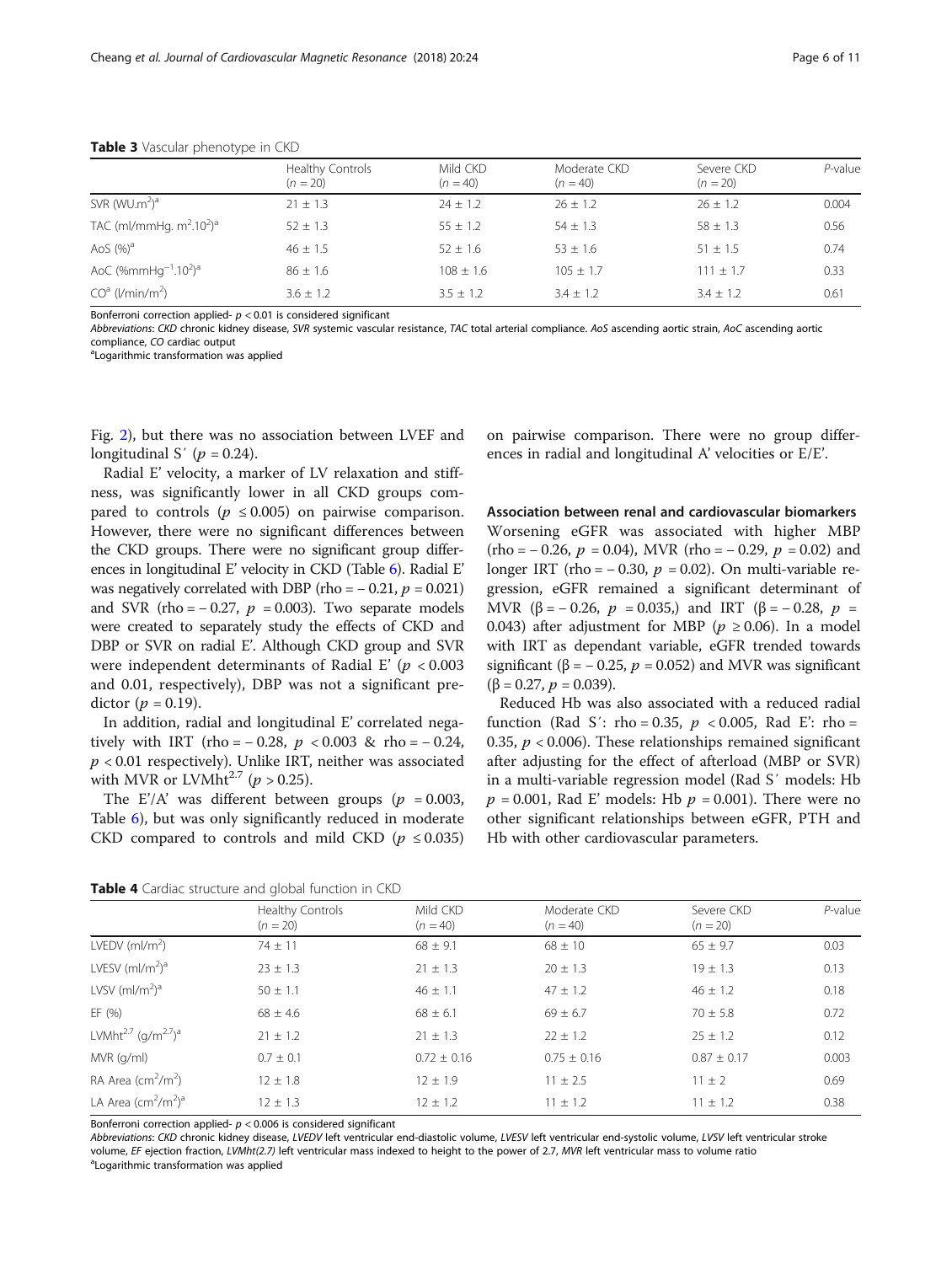Discussion This is the largest study to investigate the vascular and cardiac phenotype in pre-dialysis pediatric CKD using CMR. The main findings were that children with CKD had: i) elevated BP (both MBP and DBP), ii) increased SVR, but no evidence of increased vascular stiffness, iii) higher LV MVR independent of BP, iv) abnormalities of diastolic function suggestive of reduced active relaxation and increased chamber stiffness and v) Reduced systolic velocities with preserved global systolic function. These changes appeared most marked in children with moderate and severe CKD stages.

#### Vascular phenotype in pediatric CKD

It is well recognized that hypertension is common in pediatric CKD [\[19](#page-9-0)]. However, the abnormal components of afterload have not been fully described. In this study, we found that SVR was significantly increased in all CKD groups compared to normal controls. Possible

| Table 5 Cardiac timings and mitral inflow velocities in CKD |  |  |  |
|-------------------------------------------------------------|--|--|--|
|-------------------------------------------------------------|--|--|--|

angiotensin stimulation [[20\]](#page-9-0), sympathetic overdrive [[21](#page-9-0)] and endothelial dysfunction via reduced nitric oxide bioavailability [\[22](#page-9-0)]. Irrespective of the cause, our results suggest that vascular resistance is an important mediator of increased afterload and may be a useful target for intervention. Interestingly, we found no evidence of reduced TAC or increased aortic stiffness. This is slightly surprising as studies have shown elevated pulse wave velocity (PWV), reduced carotid distensibility and increased carotid intimal medial thickness in children with CKD [\[23](#page-9-0)]. However, elevated PWV is not a universal finding and even in positive studies, PWV is only mildly raised (i.e. in the 4C's study the PWV z-score was  $0.33$  [[23\]](#page-9-0). Furthermore, changes in carotid artery characteristics do not necessarily reflect changes in the aorta [[24\]](#page-9-0), which is the repository for most vascular buffering. In fact, pulse pressure has been shown to be normal in other large pediatric CKD studies [[25](#page-9-0)], which is in keeping with our finding of normal aortic stiffness. Of course, the vascular phenotype may be different in dialysis

reasons include; salt retention and abnormal renin-

Other possible causes of hypertension in CKD are fluid overload or high CO. Although fluid overload is difficult to assess, we did show that RAA (a marker of fluid overload) was normal in our cohort. Furthermore, we also demonstrated that CO was not increased in CKD. Therefore, it is unlikely that these factors are important in the pathogenesis of hypertension in early CKD.

patients due to more extensive arterial calcification.

#### Left ventricular remodelling in CKD

In our study, we demonstrated that children in the severest CKD group had increased LV MVR compared to controls and, as eGFR fell, MVR increased. These results suggest that worsening CKD is associated with increased concentric remodelling in children. Interestingly, height indexed LV mass was not statistically different in our

|                          | <b>Table 5</b> Cardiac timings and mitral inflow velocities in CKD |                        |                            |                          |            |  |  |
|--------------------------|--------------------------------------------------------------------|------------------------|----------------------------|--------------------------|------------|--|--|
|                          | Healthy Controls<br>$(n = 20)$                                     | Mild CKD<br>$(n = 40)$ | Moderate CKD<br>$(n = 40)$ | Severe CKD<br>$(n = 20)$ | $P$ -value |  |  |
| $IRT$ (ms) <sup>a</sup>  | $61 \pm 1.2$                                                       | $64 \pm 1.1$           | $70 \pm 1.1$               | $72 \pm 1.1$             | < 0.001    |  |  |
| ICT (ms) <sup>a</sup>    | $44 \pm 1.6$                                                       | $36 \pm 1.6$           | $33 \pm 1.8$               | $37 \pm 1.8$             | 0.24       |  |  |
| $ET$ (ms)                | $277 \pm 21$                                                       | $275 \pm 16$           | $274 \pm 19$               | $276 \pm 15$             | 0.92       |  |  |
| Teiª                     | $0.39 \pm 1.3$                                                     | $0.37 \pm 1.2$         | $0.38 \pm 1.2$             | $0.41 \pm 1.3$           | 0.56       |  |  |
| $E$ (mls)                | $47 + 9.8$                                                         | $49 + 11$              | $50 + 11$                  | $49 + 9.7$               | 0.87       |  |  |
| A (mls)                  | $19 \pm 4.3$                                                       | $20 \pm 6.7$           | $21 \pm 6.8$               | $22 \pm 5.6$             | 0.36       |  |  |
| $E/A$ ratio <sup>a</sup> | $2.6 \pm 1.2$                                                      | $2.6 \pm 1.4$          | $2.5 \pm 1.5$              | $2.3 \pm 1.3$            | 0.63       |  |  |

Bonferroni correction applied- $p < 0.007$  is considered significant

Abbreviations: CKD chronic kidney disease, IRT isovolumic relaxation time, ICT isovolumic contraction time, ET ejection time, Tei myocardial performance index, E early transmitral mean velocity, A late transmitral mean velocity,  $E/A$  ratio E to A ratio

Logarithmic transformation was applied

<span id="page-6-0"></span>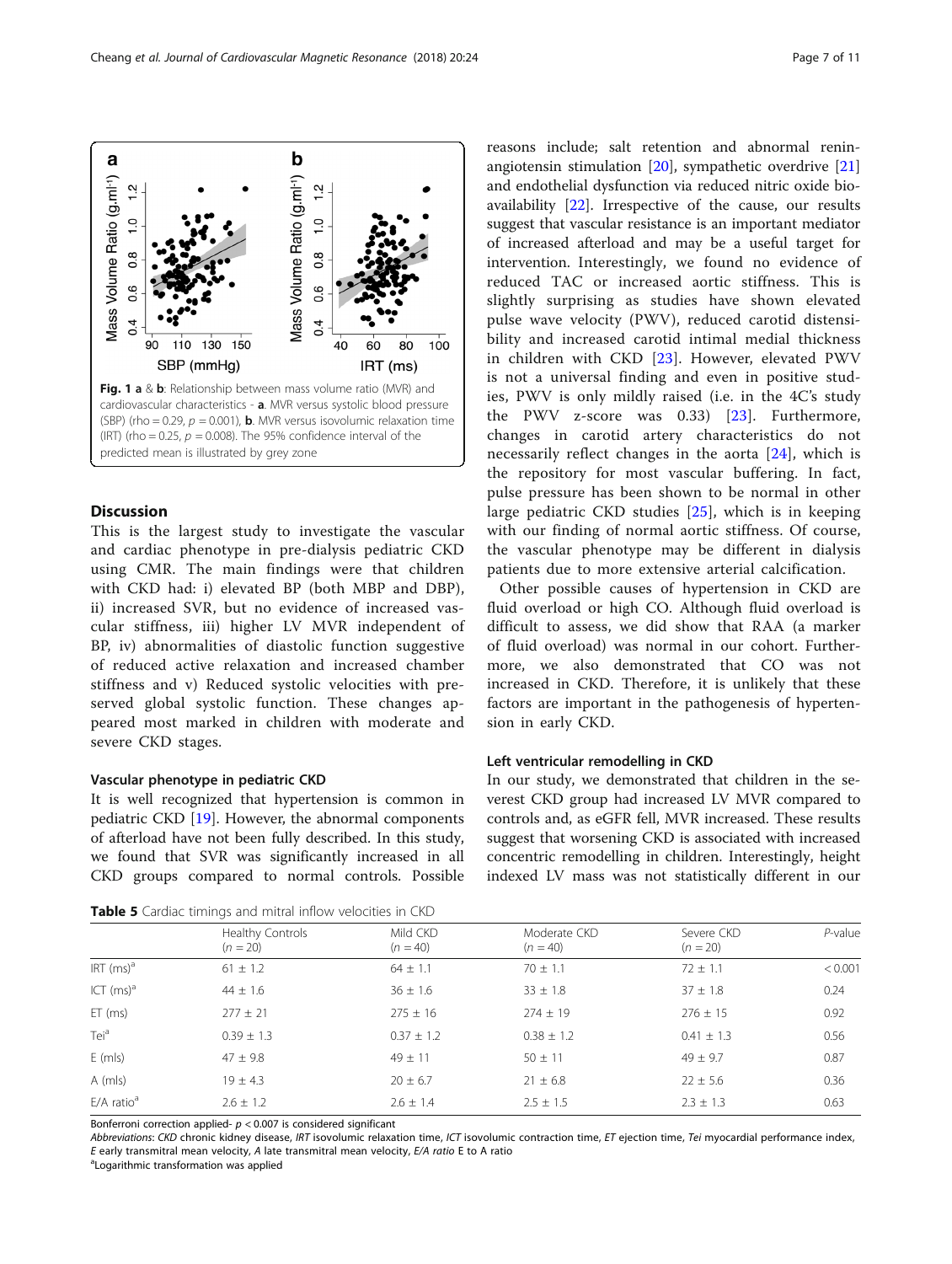|                               | Healthy Controls<br>$(n = 20)$ | Mild CKD<br>$(n = 40)$ | Moderate CKD<br>$(n = 40)$ | Severe CKD<br>$(n = 20)$ | $P$ -value         |
|-------------------------------|--------------------------------|------------------------|----------------------------|--------------------------|--------------------|
| Rad S' $(cm/s)$               | $2.7 \pm 0.31$                 | $2.6 \pm 0.24$         | $2.5 \pm 0.38$             | $2.4 \pm 0.31$           | 0.003              |
| Rad E' $(cm/s)$               | $4.2 \pm 0.59$                 | $3.6 \pm 0.62$         | $3.4 \pm 0.78$             | $3.3 \pm 0.53$           | < 0.001            |
| Rad A' (cm/s)                 | $1.3 \pm 0.35$                 | $1.1 \pm 0.34$         | $1.2 \pm 0.31$             | $1.2 \pm 0.28$           | 0.30               |
| Long $S'$ (cm/s)              | $4.6 \pm 1.6$                  | $3.9 \pm 1.1$          | $3.4 \pm 1.3$              | $3.6 \pm 1.3$            | 0.009              |
| Long $E'$ (cm/s)              | $7.9 \pm 1.5$                  | $7.5 \pm 2.0$          | $6.7 \pm 1.8$              | $6.8 \pm 1.4$            | 0.046              |
| Long $A'$ (cm/s)              | $2.3 \pm 0.71$                 | $2.5 \pm 1.1$          | $2.7 \pm 0.85$             | $2.5 \pm 0.64$           | 0.61               |
| Long E'/A' ratio <sup>a</sup> | $3.4 \pm 1.3$                  | $3.2 \pm 1.6$          | $2.6 \pm 1.4$              | $2.8 \pm 1.3$            | 0.003 <sup>†</sup> |
| Long E/E' ratio <sup>a</sup>  | $6 \pm 1.2$                    | $6.7 + 1.3$            | $7.5 + 1.4$                | $7.3 + 1.4$              | 0.03               |

<span id="page-7-0"></span>Table 6 Tissue Phase Mapping in CKD

Bonferroni correction applied- $p < 0.006$  is considered significant

Abbreviations: CKD chronic kidney disease, Rad radial, Long longitudinal, S' systolic myocardial velocity, E' early diastolic myocardial velocity, A' late diastolic myocardial velocity, E'/A' E' over A' ratio, E/E' E over E' ratio

<sup>a</sup> Logarithmic transformation was applied

† ANOVA Welch (W) test was used

population, unlike previous TTE studies. This may be due to the well-recognized overestimation of LV mass using TTE, particularly in patients with CKD [[26\]](#page-9-0).

Ventricular remodelling in these children is partly explained by their hypertensive phenotype. However, both CKD group and eGFR remained significant predictors of MVR after controlling for BP. This implies that other 'uremic' processes are involved in CKD associated remodelling. Possible 'uremic' causes of hypertrophy include: anemia, hyperparathyroidism and sympathetic overactivity [[24](#page-9-0), [27](#page-9-0), [28](#page-10-0)]. Identification of the exact stimulus may provide new targets for therapeutic intervention that may be important in remediating the increased cardiovascular risk associated with LVH [[2](#page-9-0)].

# Diastolic function in CKD

We found conventional transmitral inflow peak E/A to be normal in children with CKD. However, both IRT and



radial E' were abnormal, pointing towards subtle diastolic dysfunction in moderate to severe CKD. In addition, longer IRT was associated with lower eGFR. IRT is a marker of active myocardial relaxation and correlates with invasively measured isovolumic relaxation constant [[18\]](#page-9-0). Previous studies in adults have shown that active relaxation is associated with LV mass [\[29](#page-10-0)] and our findings are in keeping with this. However, even after controlling for MVR, CKD remains a significant predictor of IRT and eGFR trends towards significance. This suggests that CKD exerts an independent effect possibly mediated through abnormal energy or calcium handling. This could be due to myocyte/capillary mismatch resulting in a relative oxygen deficit as demonstrated in animal models [\[30](#page-10-0)].

Early diastolic peak velocity is a marker of both active relaxation and ventricular compliance [[31](#page-10-0)]. Our demonstration of lower E', measured using TPM, is in keeping with a previous smaller study in pediatric CKD [[32\]](#page-10-0). In our study, E' did not correlate with MVR or LVMht $^{2.7}$ . Thus, reduced early filling cannot simply be explained by LV hypertrophy. One explanation for reduced ventricular compliance is myocardial fibrosis, which has been demonstrated in several animal models [\[33](#page-10-0)]. Unfortunately, it is not possible to perform post contrast T1 mapping in these patients due to the risk of nephrogenic systemic fibrosis [[34](#page-10-0)]. Nevertheless, non-contrast methods are now available [[34](#page-10-0)] and these could be used to quantify fibrosis in future studies. We also demonstrated that lower radial E' was associated with lower Hb. The reason for this is unclear but may be related to reduced oxygen delivery affecting the active component of relaxation.

# Systolic function in CKD

Global systolic function was preserved in CKD patients with normal LVEF. However, radial S′ was reduced in moderate and severe CKD, implying some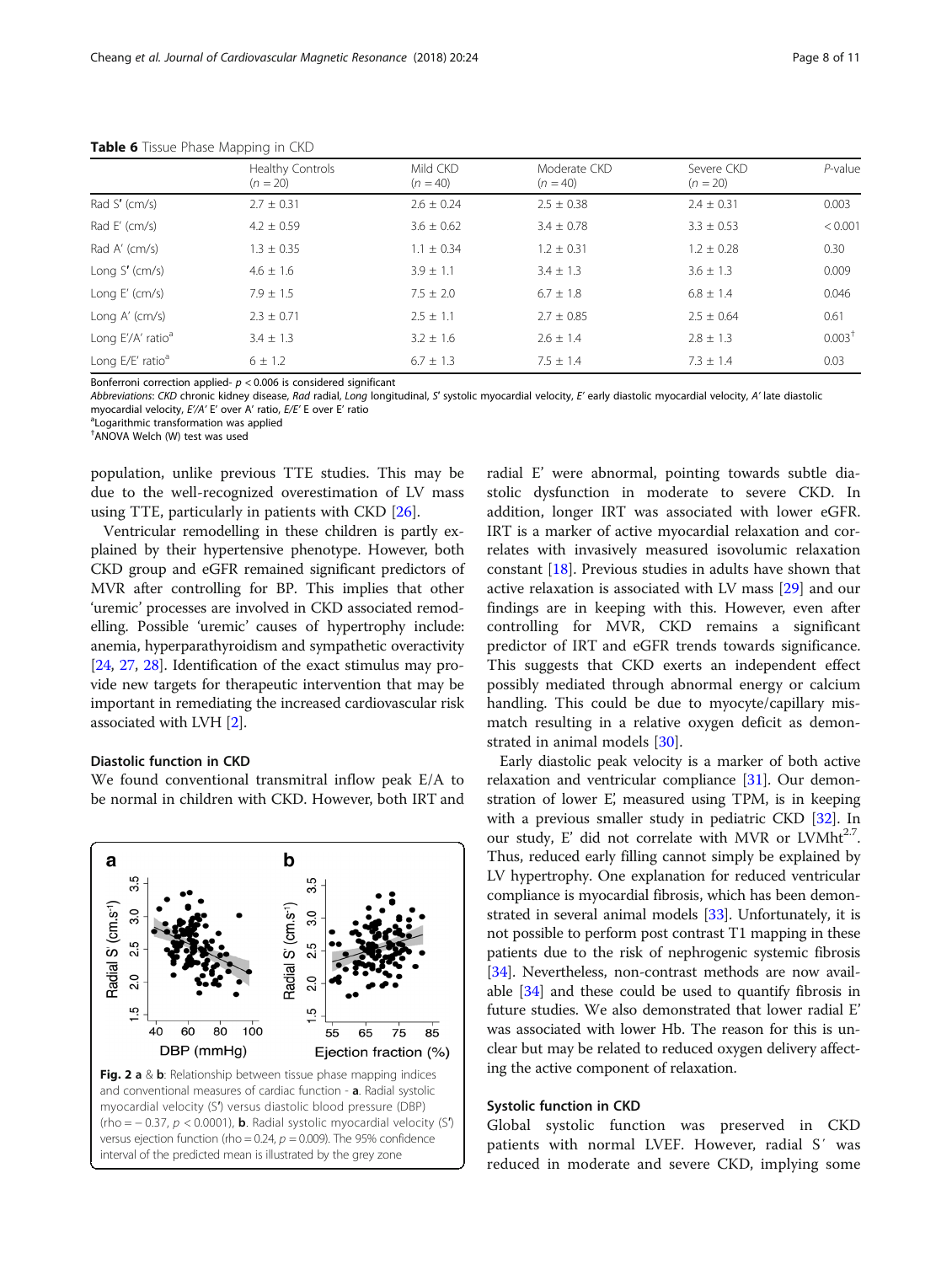<span id="page-8-0"></span>element of systolic dysfunction in the latter stages of renal disease. These findings are in keeping with previous tissue Doppler imaging and echocardiographic strain studies and illustrate the importance of assessing systolic function in a more sophisticated manner [[4,](#page-9-0) [35\]](#page-10-0). The most obvious explanation for reduced S' is that increased blood pressure limits contraction through the force velocity relationship. This is in keeping with our findings in which DBP independ-

## The use of CMR for cardiovascular assessment in CKD

ently predicted radial S′, unlike CKD group.

We have demonstrated that children with CKD exhibit a specific, but subtle cardiovascular phenotype. This phenotype is characterized by: i) increased MVR, ii) increased IRT, iv) reduced radial S′ and E' and iv) increased SVR. All of these metrics can be evaluated with TTE. In fact, due to its high temporal resolution, it is probably the most accurate method of assessing timing parameters (i.e. IRT) and tissue velocity. However, there are some limitations to TTE. In particular, TTE overestimates LVM [\[26](#page-9-0)] and cannot accurately estimate CO (necessary for calculation of SVR). As we have found that these two measures are abnormal in pediatric CKD, we believe there may be a role for CMR identification of abnormal cardiac and vascular phenotypes in this group of patients. Nevertheless, it is still unclear what the clinical significance of this phenotype is. The next important step is to ascertain whether it can be used to guide therapy and determine prognosis.

#### Limitations

An important limitation is the relatively older age of the study cohort. Although the entire cohort of CKD patients did include patients from 7 to 18 years of age, the majority of children were between the ages of 9 to 16 years. Thus, the study findings may not be as applicable to younger children. In order to ensure that the study findings can be extrapolated to all age groups, future studies should consider recruiting younger patients.

The absence of recent TTE data in the subjects is also a potential limitation in this study. Performing an TTE in tandem may have been informative for the comparison of CMR findings with an established standard clinical investigation. This would have enabled us to confirm our CMR findings of subtle systolic and diastolic impairment with TTE results. Unfortunately, this was not performed as part of the study protocol in order to minimise inconvenience to the study subjects. No recent clinical TTE data were available for comparison in this cohort either. However, despite that, our findings are in agreement with the majority of previous studies in pediatric CKD using TTE as referenced in the paper.

Another limitation is our use of mild, moderate and severe CKD grouping instead of the conventional categorization of CKD stages 1–5. This was done to ensure adequate powering for group wise differences. However, the use of conventional CKD groups would be desirable in future larger, multicenter studies.

Finally, BP measurements were carried out using an oscillometric sphygmomanometer, which may be less accurate than using manual sphygmomanometer [\[36](#page-10-0)]. This was because it was essential for BP measurements to be acquired simultaneously during PCMR flow acquisition for accurate assessment of vascular measures. Unfortunately, this could not be performed manually in the CMR scanner during flows acquisitions. However, BP measurement was taken with a standardized protocol for all subjects using the same machine. This meant that the measurements were comparable across the cohort.

# Conclusion

It is possible to use CMR to comprehensively evaluate cardiac and vascular phenotype in children with CKD. In the future, these novel CMR indices may even be useful for identifying high-risk pediatric CKD patients. More work is needed to determine normative pediatric values. Future prospective studies will also be required to correlate these markers with prognosis in order to predict cardiovascular risk.

# Additional file

[Additional file 1:](https://doi.org/10.1186/s12968-018-0444-0) This table outlines the clinically relevant blood and urine tests in the mild, moderate and severe CKD groups. (DOCX 17 kb)

#### Abbreviations

A: Peak late diastolic (mitral inflow) velocity; A': Peak late diastolic LV myocardial velocity; ANOVA: Analysis of variance; AoC: Ascending aortic compliance; AoMax: Maximum ascending aortic diameter; AoMin: Minimum ascending aortic diameter; AoS: Ascending aortic strain; BP: Blood pressure; BSA: Body surface area; CKD: Chronic kidney disease; CMR: Cardiovascular magnetic resonance; CO: Cardiac output; DBP: Diastolic blood pressure; E: Peak early diastolic (mitral inflow) velocity; E': Peak early diastolic LV myocardial velocity; EDV: End-diastolic volume; EF: Ejection Fraction; eGFR: Estimated glomerular filtration rate; ESV: End-systolic volume; ET: Ejection time; FOV: Field of view; Hb: Hemoglobin; ICT: Isovolumic contraction time; IRT: Isovolumic relaxation time; LV: Left ventricle/left ventricular; LVH: Left ventricular hypertrophy; LVM: Left ventricular mass; LVMht<sup>2.7</sup>: Left ventricular mass indexed to height to the power of 2.7; MBP: Mean blood pressure; MVR: Mass volume ratio; PCMR: Phase contrast cardiovascular magnetic resonance; PP: Pulse pressure; PTH: Parathyroid hormone; PWV: Pulse wave velocity; Rho: Spearman's coefficient; S′: Peak systolic LV myocardial velocity; SBP: Systolic blood pressure; SV: Stroke volume; SVR: Systemic vascular resistance; TAC: Total arterial compliance; TE: Echo time; TEI: Myocardial performance index; TPM: Tissue phase mapping; TR: Repetition time; TTE: Transthoracic echocardiography; VENC: Maximum measurable velocity range; β: Beta coefficient of variables in regression model

#### Acknowledgements

We would like to express our gratitude to our research CMR radiographers and all the doctors and nurses in the renal department in Great Ormond Street Hospital, London. This work was supported by the National Institute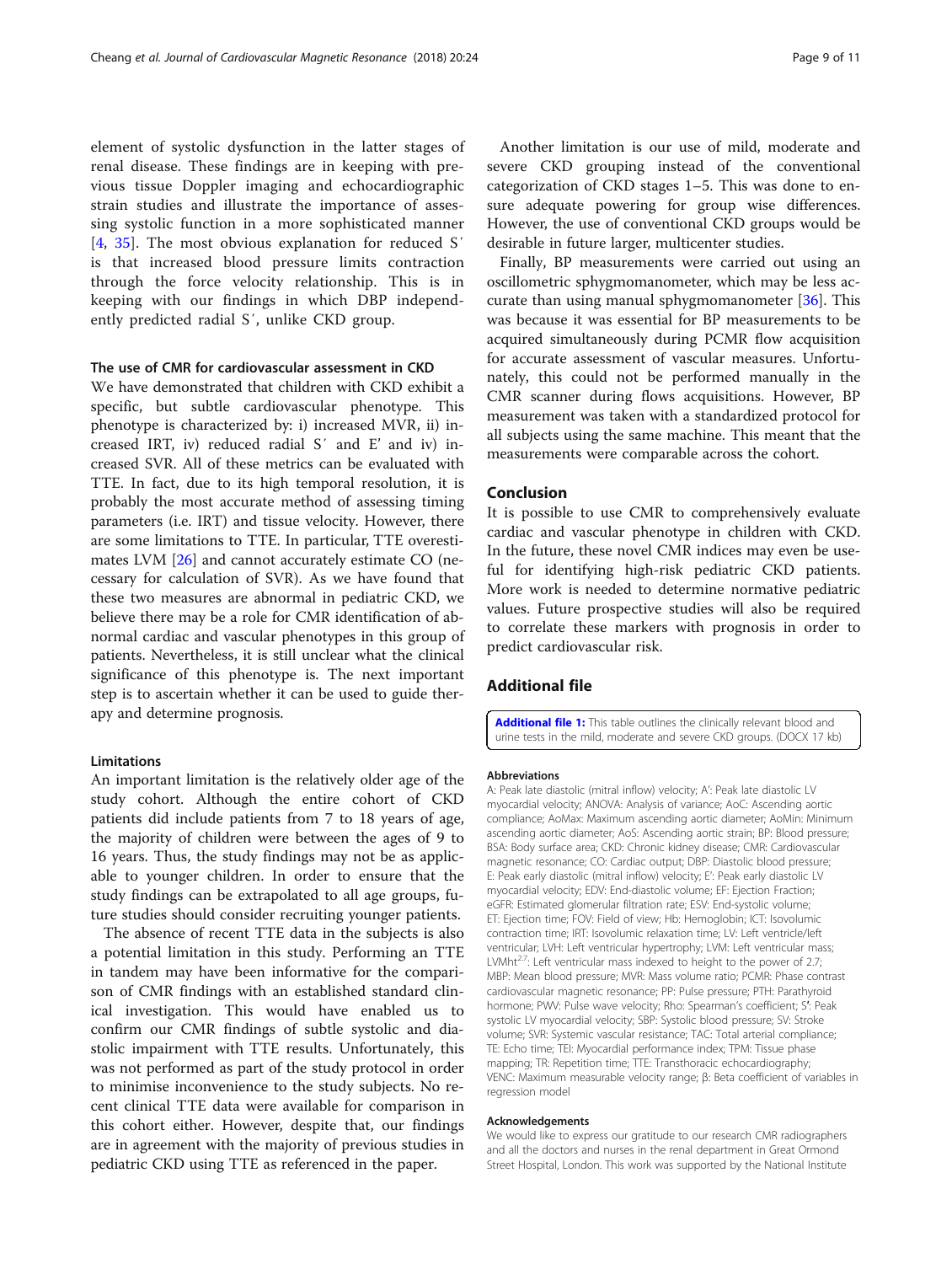<span id="page-9-0"></span>for Health Research Biomedical Research Centre at Great Ormond Street Hospital for Children National Health Service Foundation Trust and University College London.

#### Funding

This study was funded by Kids Kidney Research, UK.

#### Availability of data and materials

The datasets used and analyzed during the current study are available from the corresponding author on reasonable request.

#### Authors' contributions

MC recruited and analysed all the patient data and was a major contributor in writing the manuscript. NB, AB, JH, GK, MQ and JS helped with data acquisition, analysis and provided valuable support towards completion of the project. KT, DH and VM provided essential input on research hypothesis, manuscript writing and project design. All authors have read and approved the final manuscript.

#### Ethics approval and consent to participate

This study was approved by National Research Ethics Service Committee London, London Bridge (REC reference: 15/LO/0213). Parental and patient consent was obtained for all subjects.

#### Consent for publication

Permissions: All parents of participants and participants gave consent and assent to participate in the study. Permission was also obtained from parents to publish anonymized patient data collected.

#### Competing interests

The authors declare that they have no competing interests.

#### Publisher's Note

Springer Nature remains neutral with regard to jurisdictional claims in published maps and institutional affiliations.

## Received: 24 May 2017 Accepted: 8 March 2018 Published online: 29 March 2018

#### References

- 1. Groothoff J, Gruppen M, de Groot E, Offringa M. Cardiovascular disease as a late complication of end-stage renal disease in children. Perit Dial Int. 2005; 25(Suppl 3):S123–6.
- 2. Paoletti E, de Nicola L, Gabbai FB, Chiodini P, Ravera M, Pieracci L, Marre S, Cassottana P, Luca S, Vettoretti S, et al. Associations of left ventricular hypertrophy and geometry with adverse outcomes in patients with CKD and hypertension. Clin J Am Soc Nephrol. 2016;11:271–9.
- 3. Hickson LJ, Negrotto SM, Onuigbo M, Scott CG, Rule AD, Norby SM, Albright RC, Casey ET, Dillon JJ, Pellikka PA, et al. Echocardiography criteria for structural heart disease in patients with end-stage renal disease initiating hemodialysis. J Am Coll Cardiol. 2016;67:1173–82.
- 4. Chinali M, Matteucci MC, Franceschini A, Doyon A, Pongiglione G, Rinelli G, Schaefer F. Advanced parameters of cardiac mechanics in children with CKD: the 4C study. Clin J Am Soc Nephrol. 2015;10:1357–63.
- 5. Hoffmann R, Barletta G, von Bardeleben S, Vanoverschelde JL, Kasprzak J, Greis C, Becher H. Analysis of left ventricular volumes and function: a multicenter comparison of cardiac magnetic resonance imaging, cine ventriculography, and unenhanced and contrast-enhanced twodimensional and three-dimensional echocardiography. J Am Soc Echocardiogr. 2014;27:292–301.
- Pennell DJ, Sechtem UP, Higgins CB, Manning WJ, Pohost GM, Rademakers FE, van Rossum AC, Shaw LJ, Yucel EK, European society of c, Soceity for cardiovascular magnetic R. Clinical indications for cardiovascular magnetic resonance (CMR): consensus panel report. J Cardiovasc Magn Reson. 2004;6:727–65.
- 7. Steeden JA, Knight DS, Bali S, Atkinson D, Taylor AM, Muthurangu V. Selfnavigated tissue phase mapping using a golden-angle spiral acquisitionproof of concept in patients with pulmonary hypertension. Magn Reson Med. 2014;71:145–55.
- Steeden JA, Atkinson D, Taylor AM, Muthurangu V. Assessing vascular response to exercise using a combination of real-time spiral phase contrast

MR and noninvasive blood pressure measurements. J Magn Reson Imaging. 2010;31:997–1003.

- 9. Elmenhorst J, Hulpke-Wette M, Barta C, Dalla Pozza R, Springer S, Oberhoffer R. Percentiles for central blood pressure and pulse wave velocity in children and adolescents recorded with an oscillometric device. Atherosclerosis. 2015;238:9–16.
- 10. Odille F, Steeden JA, Muthurangu V, Atkinson D. Automatic segmentation propagation of the aorta in real-time phase contrast MRI using nonrigid registration. J Magn Reson Imaging. 2011;33:232–8.
- 11. Muthurangu V, Lurz P, Critchely JD, Deanfield JE, Taylor AM, Hansen MS. Real-time assessment of right and left ventricular volumes and function in patients with congenital heart disease by using high spatiotemporal resolution radial k-t SENSE. Radiology. 2008;248:782–91.
- 12. de Simone G, Devereux RB, Daniels SR, Koren MJ, Meyer RA, Laragh JH. Effect of growth on variability of left ventricular mass: assessment of allometric signals in adults and children and their capacity to predict cardiovascular risk. J Am Coll Cardiol. 1995;25:1056–62.
- 13. Foley RN, Parfrey PS, Harnett JD, Kent GM, Murray DC, Barre PE. The prognostic importance of left ventricular geometry in uremic cardiomyopathy. J Am Soc Nephrol. 1995;5:2024–31.
- 14. Kowalik GT, Knight DS, Steeden JA, Tann O, Odille F, Atkinson D, Taylor A, Muthurangu V. Assessment of cardiac time intervals using high temporal resolution real-time spiral phase contrast with UNFOLDed-SENSE. Magn Reson Med. 2015;73:749–56.
- 15. Knight DS, Steeden JA, Moledina S, Jones A, Coghlan JG, Muthurangu V. Left ventricular diastolic dysfunction in pulmonary hypertension predicts functional capacity and clinical worsening: a tissue phase mapping study. J Cardiovasc Magn Reson. 2015;17:116.
- 16. Steeden JA, Atkinson D, Hansen MS, Taylor AM, Muthurangu V. Rapid flow assessment of congenital heart disease with high-spatiotemporalresolution gated spiral phase-contrast MR imaging. Radiology. 2011;260:79–87.
- 17. Laurent S, Cockcroft J, Van Bortel L, Boutouyrie P, Giannattasio C, Hayoz D, Pannier B, Vlachopoulos C, Wilkinson I, Struijker-Boudier H, European network for non-invasive investigation of large A. Expert consensus document on arterial stiffness: methodological issues and clinical applications. Eur Heart J. 2006;27:2588–605.
- 18. Nagueh SF, Appleton CP, Gillebert TC, Marino PN, Oh JK, Smiseth OA, Waggoner AD, Flachskampf FA, Pellikka PA, Evangelisa A. Recommendations for the evaluation of left ventricular diastolic function by echocardiography. Eur J Echocardiogr. 2009;10:165–93.
- 19. Wong H, Mylrea K, Feber J, Drukker A, Filler G. Prevalence of complications in children with chronic kidney disease according to KDOQI. Kidney Int. 2006;70:585–90.
- 20. van Biesen W, Verbeke F, Devolder I, Vanholder R. The relation between salt, volume, and hypertension: clinical evidence for forgotten but still valid basic physiology. Perit Dial Int. 2008;28:596–600.
- 21. Grassi G, Quarti-Trevano F, Seravalle G, Arenare F, Volpe M, Furiani S, Dell'Oro R, Mancia G. Early sympathetic activation in the initial clinical stages of chronic renal failure. Hypertension. 2011;57:846–51.
- 22. Vaziri ND. Effect of chronic renal failure on nitric oxide metabolism. Am J Kidney Dis. 2001;38:S74–9.
- 23. Schaefer F, Doyon A, Azukaitis K, Bayazit A, Canpolat N, Duzova A, Niemirska A, Sozeri B, Thurn D, Anarat A, et al. Cardiovascular phenotypes in children with CKD: the 4C study. Clin J Am Soc Nephrol. 2017;12(1):19–28. doi: <https://doi.org/10.2215/CJN.01090216>.
- 24. Mitsnefes MM, Kimball TR, Kartal J, Witt SA, Glascock BJ, Khoury PR, Daniels SR. Cardiac and vascular adaptation in pediatric patients with chronic kidney disease: role of calcium-phosphorus metabolism. J Am Soc Nephrol. 2005;16:2796–803.
- 25. Sinha MD, Keehn L, Milne L, Sofocleous P, Chowienczyk PJ. Decreased arterial elasticity in children with nondialysis chronic kidney disease is related to blood pressure and not to glomerular filtration rate. Hypertension. 2015;66:809–15.
- 26. Arnold R, Schwendinger D, Jung S, Pohl M, Jung B, Geiger J, Gimpel C. Left ventricular mass and systolic function in children with chronic kidney disease-comparing echocardiography with cardiac magnetic resonance imaging. Pediatr Nephrol. 2016;31:255–65.
- 27. Mitsnefes MM, Daniels SR, Schwartz SM, Meyer RA, Khoury P, Strife CF. Severe left ventricular hypertrophy in pediatric dialysis: prevalence and predictors. Pediatr Nephrol. 2000;14:898–902.